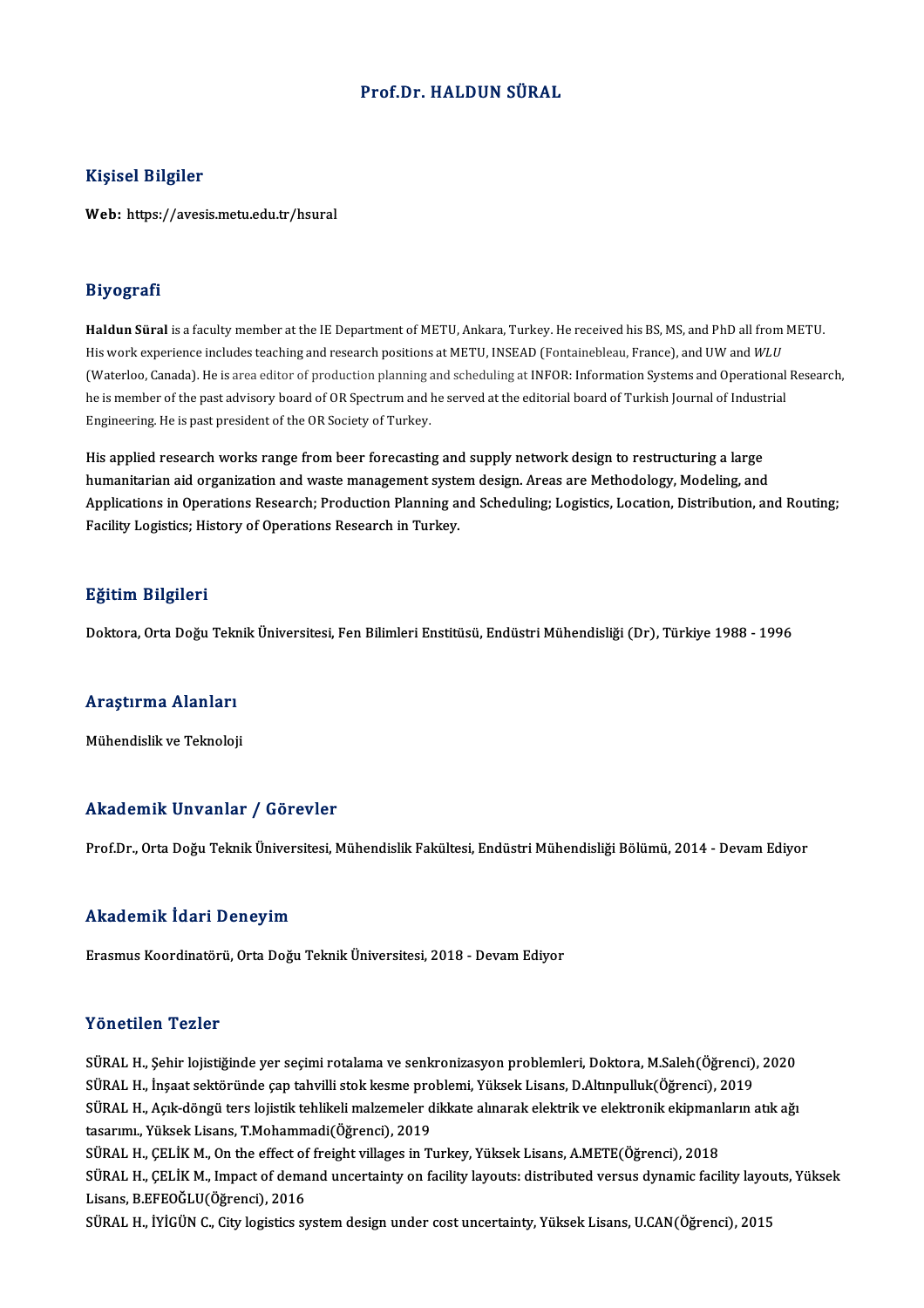SÜRAL H., BAKAL İ. S. , The single-item lot sizing problem in SMT production lines, Yüksek Lisans, H.SERİN(Öğrenci),<br>2014 SÜRAI<br>2014<br>SÜRAI SÜRAL H., BAKAL İ. S. , The single-item lot sizing problem in SMT production lines, Yüksek Lisans, H.SERİN(Öğrenci)<br>2014<br>SÜRAL H., Çizgi bariyer yerleştirme ile doğrusal engelleme sorunu., Yüksek Lisans, H.Gharehmeshk(Öğre

2014<br>SÜRAL H., Çizgi bariyer yerleştirme ile doğrusal engelleme sorunu., Yüksek Lisans, H.Gharehmeshk(Öğrenci), 2013<br>SÜRAL H., GÜREL S., Heterojen araçlı hava kuryesi çizelgeleme problemi., Yüksek Lisans, Y.Durdak(Öğrenci) SÜRAL H., Çizgi bariyer yerleştirme ile doğrusal engelleme sorunu., Yüksek Lisans, H.Gharehmeshk(Öğrenci), 2013<br>SÜRAL H., GÜREL S., Heterojen araçlı hava kuryesi çizelgeleme problemi., Yüksek Lisans, Y.Durdak(Öğrenci), 201 SÜRAL H., GÜREL S., Heterojen araçlı hav<br>İYİGÜN C., SÜRAL H., Generalization of re<br>Yüksek Lisans, M.SALEH(Öğrenci), 2013<br>SÜRAL H., The air sarse sheeduling arabl İYİGÜN C., SÜRAL H., Generalization of restricted planar location problems: Unified meta-heuristics for single fac<br>Yüksek Lisans, M.SALEH(Öğrenci), 2013<br>SÜRAL H., The air cargo shceduling problem with heterogenous fleet, Y

Yüksek Lisans, M.SALEH(Öğrenci), 2013<br>SÜRAL H., The air cargo shceduling problem with heterogenous fleet, Yüksek Lisans, Y.DURDAK(Öğrenci), 2013<br>KIRCA Ö., SÜRAL H., Multi-layer network design problems in telecommunication, SÜRAL H., The air cargo shceduling problem with heterogenous fleet, Yüksek Lisans, Y.DURDAK(Öğrenci), 2013<br>KIRCA Ö., SÜRAL H., Multi-layer network design problems in telecommunication, Doktora, İ.YÜKSEL(Öğrenci), 20<br>SÜRAL KIRCA Ö., SÜRAL H., Multi-layer network design problems in telecommunication, Doktora, İ.YÜKSEL(Öğrenci), 2013<br>SÜRAL H., Locations on a line and generalization to the dynamic p-medians, Doktora, H.GÜDEN(Öğrenci), 2012<br>GÜRE SÜRAL H., Locations on a line and generalization to the dynamic p-medians, I<br>GÜREL S., SÜRAL H., Heat exchanger network synthesis with detailed design:<br>by temperature discretization, Yüksek Lisans, I.KİRKİZOĞLU(Öğrenci), 2 GÜREL S., SÜRAL H., Heat exchanger network synthesis with detailed design: Reformu<br>by temperature discretization, Yüksek Lisans, I.KİRKİZOĞLU(Öğrenci), 2012<br>SÜRAL H., The campaign routing problem, Yüksek Lisans, E.ÖZDEMİR(

by temperature discretization, Yüksek Lisans, I.KİRKİZOĞLU(Öğrenci), 2012<br>SÜRAL H., The campaign routing problem, Yüksek Lisans, E.ÖZDEMİR(Öğrenci), 2009<br>SÜRAL H., The order-picking problem in parallel-aisle warehouses, Yü

SÜRAL H., The campaign routing problem, Yüksek Lisans, E.ÖZDEMİR(Öğrenci), 2009<br>SÜRAL H., The order-picking problem in parallel-aisle warehouses, Yüksek Lisans, M.ÇELİK(Öğrenci), 2009<br>SÜRAL H., Approximate models and solut SÜRAL H., The order-picking problem in parallel-aisle wareho<br>SÜRAL H., Approximate models and solution approaches for t<br>and time windows, Yüksek Lisans, J.WOUTER(Öğrenci), 2008<br>SÜRAL H., The multiple retailer inventory reu SÜRAL H., Approximate models and solution approaches for the vehicle routing problem with multiple use of vehicles<br>and time windows, Yüksek Lisans, J.WOUTER(Öğrenci), 2008<br>SÜRAL H., The multiple retailer inventory routing

and time windows, Yüksek Lisans, J.WOUTER(Öğrenci), 2008<br>SÜRAL H., The multiple retailer inventory routing problem with backorders, Yüksek Lisans, O.ALİŞAN(Öğrenci),<br>SÜRAL H., One-warehouse multi-retailer problem under inv SÜRAL H., The multiple reta<br>SÜRAL H., One-warehouse i<br>O.SOLYALI(Öğrenci), 2008<br>SÜRAL H. KARASAKAL E. A SÜRAL H., One-warehouse multi-retailer problem under inventory control and transportation policies, Doktora,<br>O.SOLYALI(Öğrenci), 2008<br>SÜRAL H., KARASAKAL E., A genetic algorithm for the biobjective traveling salesman probl

O.SOLYALI(Öğrenci), 2008<br>SÜRAL H., KARASAKAL E., A gel<br>S.KARADEMİR(Öğrenci), 2008<br>KARASAKAL E. SÜRAL H. The SÜRAL H., KARASAKAL E., A genetic algorithm for the biobjective traveling salesman problem with profits, Yüksek Lisa<br>S.KARADEMİR(Öğrenci), 2008<br>KARASAKAL E., SÜRAL H., The biobjective traveling salesman problem with profit

S.KARADEMİR(Öğrenci), 2008<br>KARASAKAL E., SÜRAL H., The biobjective traveling salesman problem with profit, Yüksek Lisans, Ö.ŞİMŞEK(Öğrenci),<br>2007 KARASAKAL E., SÜRAL H., The biobjective traveling salesman problem with profit, Yüksek Lisans, Ö.ŞİMŞEK(Öğrend<br>2007<br>ÖZDEMİREL N. E. , SÜRAL H., A genetic algorithm for TSP with backhauls based on conventional heuristics, Y

2007<br>ÖZDEMİREL N. E. , SÜRAL H., A g<br>Lisans, İ.ÖNDER(Öğrenci), 2007<br>SÜRAL H. Offline and enline diek ÖZDEMİREL N. E. , SÜRAL H., A genetic algorithm for TSP with backhauls based on conventional is<br>Lisans, İ.ÖNDER(Öğrenci), 2007<br>SÜRAL H., Offline and online disk scheduling problems, Yüksek Lisans, N.EVREN(Öğrenci), 2006<br>SÜ Lisans, İ.ÖNDER(Öğrenci), 2007<br>SÜRAL H., Offline and online disk scheduling problems, Yüksek Lisans, N.EVREN(Öğrenci), 2006<br>SÜRAL H., Modeling and analysis of the facility layout problem, Yüksek Lisans, Z.KİRKİZOĞLU(Öğrenc

SÜRAL H., Offline and online disk scheduling problems, Yüksek Lisans, N.EVREN(Öğrenci), 2006<br>SÜRAL H., Modeling and analysis of the facility layout problem, Yüksek Lisans, Z.KİRKİZOĞLU(Öğrenci), 2006<br>SÜRAL H., Ön talep bil SÜRAL H., Modeling and a<br>SÜRAL H., Ön talep bilgisi<br>E.Arıkan(Öğrenci), 2005<br>SÜRAL H., Analysis of an SÜRAL H., Ön talep bilgisi ve rassal tedarik miktarı altında bir envanter sisteminin incelenmesi., Yüksek Lisans,<br>E.Arıkan(Öğrenci), 2005<br>SÜRAL H., Analysis of an inventory system with advance demand information and spply

E.Arıkan(Öğrenci), 2005<br>SÜRAL H., Analysis of an in<br>E.ARIKAN(Öğrenci), 2005<br>SÜRAL H. Sınava bağlı barı SÜRAL H., Analysis of an inventory system with advance demand information and spply uncertainty, Yüksek L.<br>E.ARIKAN(Öğrenci), 2005<br>SÜRAL H., Sıraya bağlı hazırlıklar içeren genel parti büyüklüğü belirleme ve sıralama probl

E.ARIKAN(Öğrenci), 2005<br>SÜRAL H., Sıraya bağlı hazırlıklar içeren genel parti büyüklüğü belirleme ve sıralama problemi, Yüksek Lisans,<br>A.Koçlar(Öğrenci), 2005 SÜRAL H., Sıraya bağlı hazırlıklar içeren genel parti büyüklüğü belirleme ve sıralama problemi, Yüksek Lisans,<br>A.Koçlar(Öğrenci), 2005<br>SÜRAL H., The general lot sizing and scheduling problem with sequence dependet changeov

A.Koçlar(Öğrenci), 2005<br>SÜRAL H., The general lot s<br>A.KOÇLAR(Öğrenci), 2005<br>SÜRAL H. The inventery re SÜRAL H., The general lot sizing and scheduling problem with sequence dependet changeovers, Yüksek Lisans,<br>A.KOÇLAR(Öğrenci), 2005<br>SÜRAL H., The inventory routing problem with deterministic order-up-to level inventory poli

A.KOÇLAR(Öğrenci), 200<br>SÜRAL H., The inventory<br>Ö.PINAR(Öğrenci), 2005<br>SÜRAL H. An integrated i Ö.PINAR(Öğrenci), 2005<br>SÜRAL H., An integrated inventory control and vehicle routing problem, Yüksek Lisans, O.SOLYALI(Öğrenci), 2005

Ö.PINAR(Öğrenci), 2005<br>SÜRAL H., An integrated inventory control and vehicle routing problem, Yüksek Lisans, O.SOLYALI(Öğrenci), 2005<br>SÜRAL H., Analysis of evolutionary algorithms for constrained routing problems, Yüksek L SÜRAL H., An integrated inventory control and vehicle routing problem, Yüksek Lisans, O.SOLYALI(Öğrenci), 2005<br>SÜRAL H., Analysis of evolutionary algorithms for constrained routing problems, Yüksek Lisans, E.DEMİR(Öğrenci) SÜRAL H., Analysis of evolut<br>ÖZDEMİREL N. E. , SÜRAL H<br>M.SÖNMEZ(Öğrenci), 2003<br>AZİZOČLU M. SÜRAL H. Sch ÖZDEMİREL N. E. , SÜRAL H., An evolutionary approach to TSP: Crossover with convertional heuristics, Yüks<br>M.SÖNMEZ(Öğrenci), 2003<br>AZİZOĞLU M., SÜRAL H., Scheduling with discounted revenues, Yüksek Lisans, A.KICIROĞLU(Öğren

M.SÖNMEZ(Öğrenci), 2003<br>AZİZOĞLU M., SÜRAL H., Scheduling with discounted revenues, Yüksek Lisans, A.KICIROĞLU(Öğrenci), 2003<br>SÜRAL H., An iterative hub location and routing problem for postal delivery systems, Yüksek Lisa AZİZO<br>SÜRAI<br>2003<br>SÜRAI SÜRAL H., An iterative hub location and routing problem for postal delivery systems, Yüksek Lisans, S.ÇETİNER(Öğren<br>2003<br>SÜRAL H., ÖZDEMİREL N. E. , An evolutionary approach to tsp: Crossover with conventional heuristics,

2003<br>SÜRAL H., ÖZDEMİREL N. E<br>M.Sönmez(Öğrenci), 2003<br>SÜRAL H. Solution annroq SÜRAL H., ÖZDEMİREL N. E. , An evolutionary approach to tsp: Crossover with conventional heuristics, Yükse<br>M.Sönmez(Öğrenci), 2003<br>SÜRAL H., Solution approaches for the two-level p-median problem, Yüksek Lisans, G.ŞAHİN(Öğ

M.Sönmez(Öğrenci), 2003<br>SÜRAL H., Solution approaches for the two-level p-median problem, Yüksek Lisans, G.ŞAHİN(Öğrenci), 2002<br>SÜRAL H., Heuristic algorithms for the routing problems with backhauls, Yüksek Lisans, Ö.DEMİR

#### SCI, SSCI ve AHCI İndekslerine Giren Dergilerde Yayınlanan Makaleler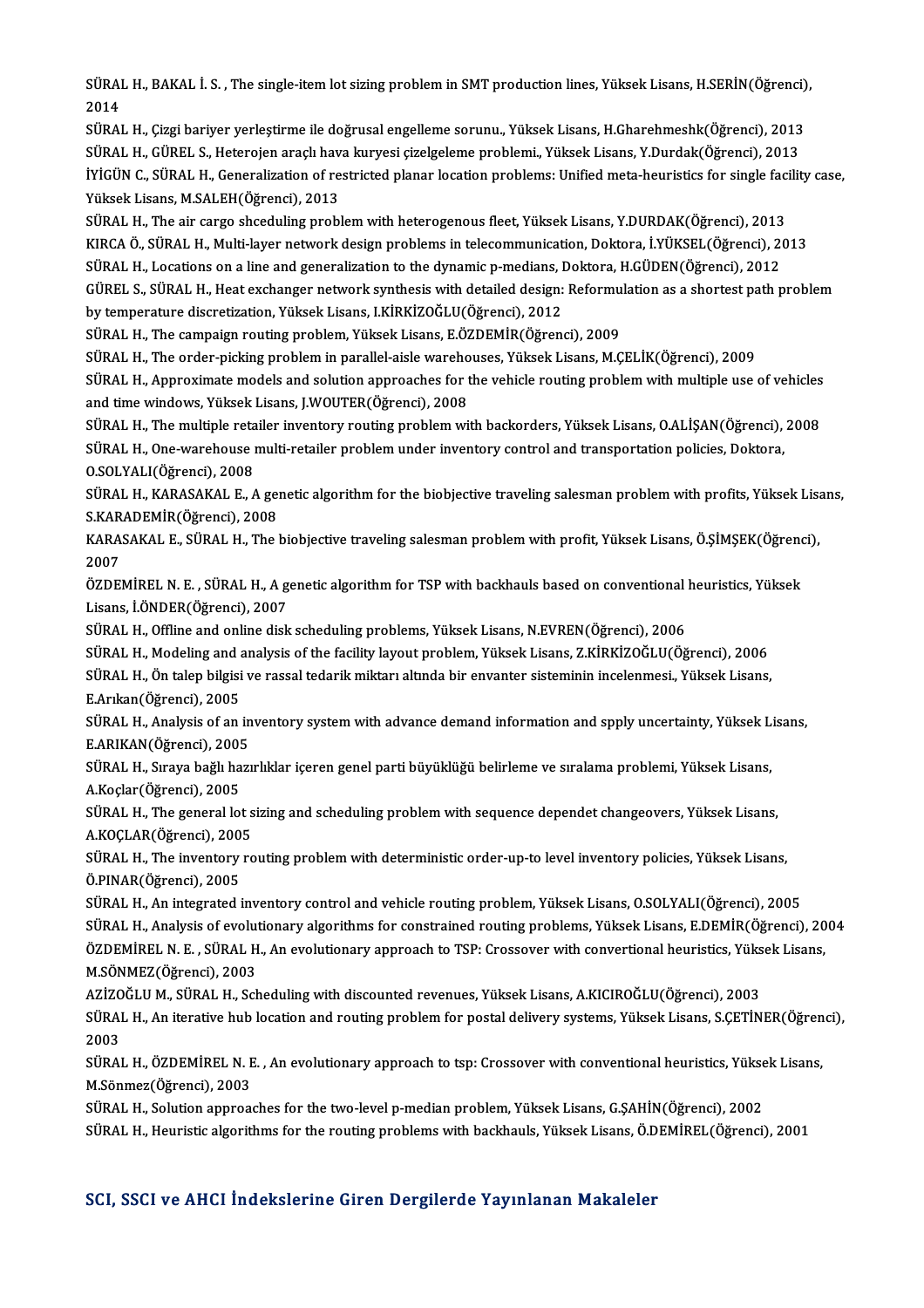I. Inventory routing in a warehouse: The storage replenishment routing problem Inventory routing in a war<br>Çelik M., Archetti C., SÜRAL H.<br>European Journal of Operatio European Journal of Operational Research, cilt.301, sa.3, ss.1117-1132, 2022 (SCI Expanded İndekslerine Giren<br>Dergi) Celik M<br>Europe<br>Dergi)<br>The m European Journal of Operational Research, cilt.301, sa.3, ss.1117-1132, 2022 (SCI Expanded Inc<br>Dergi)<br>II. The min-max order picking problem in synchronised dynamic zone-picking systems<br>Saylam S. Colik M. SilPAL H Dergi)<br><mark>The min-max order pickir</mark><br>Saylam S., Celik M., SÜRAL H.<br>INTERNATIONAL JOURNAL G The min-max order picking problem in synchronised dynamic zone-picking systems<br>Saylam S., Celik M., SÜRAL H.<br>INTERNATIONAL JOURNAL OF PRODUCTION RESEARCH, 2022 (SCI İndekslerine Giren Dergi)<br>Multi fasility graen Weber prob Saylam S., Celik M., SÜRAL H.<br>INTERNATIONAL JOURNAL OF PRODUCT<br>III. Multi-facility green Weber problem<br>Atashi Khoei A., Süral H., Tural M. K. INTERNATIONAL JOURNAL OF PRODUCTION RESEARCH, 2022 (SCI İndekslerine Giren Dergi) Computers and Operations Research, cilt.113, 2020 (SCI İndekslerine Giren Dergi) Atashi Khoei A., Süral H., Tural M. K.<br>Computers and Operations Research, cilt.113, 2020 (SCI İndekslerine Giren Dergi)<br>IV. Potential effects of logistics clusters: The case of Turkish Freight Villages<br>Paydar A. M. SÜRAL H Computers and Operations Reser<br>**Potential effects of logistics (Saydar A. M. , SÜRAL H., Celik M.**<br>JOUPNAL OF CLEANER RRODUCT Potential effects of logistics clusters: The case of Turkish Freight Villages<br>Baydar A. M. , SÜRAL H., Celik M.<br>JOURNAL OF CLEANER PRODUCTION, cilt.233, ss.399-411, 2019 (SCI İndekslerine Giren Dergi)<br>The dunamia n modian Baydar A. M. , SÜRAL H., Celik M.<br>JOURNAL OF CLEANER PRODUCTION, cilt.233, ss.399-411, 20<br>V. The dynamic p-median problem with mobile facilities<br>Cuden H. SÜRAL H. **JOURNAL OF CLEAN<br>The dynamic p-me<br>Guden H., SÜRAL H.<br>COMBUTERS & INDI** Guden H., SÜRAL H.<br>COMPUTERS & INDUSTRIAL ENGINEERING, cilt.135, ss.615-627, 2019 (SCI İndekslerine Giren Dergi) Guden H., SÜRAL H.<br>COMPUTERS & INDUSTRIAL ENGINEERING, cilt.135, ss.615-627, 2019 (SCI İndekslerine Giren Dergi)<br>VI. Order picking in parallel-aisle warehouses with multiple blocks: complexity and a graph theory-<br>hased **COMPUTERS & IN<br>Order picking in<br>based heuristic<br>CELIV M. SÜRAL I** Order picking in p<br>based heuristic<br>ÇELİK M., SÜRAL H.<br>INTERNATIONAL JO based heuristic<br>ÇELİK M., SÜRAL H.<br>INTERNATIONAL JOURNAL OF PRODUCTION RESEARCH, cilt.57, sa.3, ss.888-906, 2019 (SCI İndekslerine Giren CELIK<br>INTERI<br>Dergi)<br>Ceneri INTERNATIONAL JOURNAL OF PRODUCTION RESEARCH, cilt.57, sa.3, ss.888-906, 2019 (SCI Indekslerine<br>Dergi)<br>VII. Generalization of the restricted planar location problems: Unified metaheuristic algorithms<br>Earham M.S. SÜRAL H. I Dergi)<br>VII. Generalization of the restricted planar location problems: Unified metaheuristic algorithms<br>Farham M. S. , SÜRAL H., İYİGÜN C. Generalization of the restricted planar location problems: Unified metaheuristic alg<br>Farham M. S., SÜRAL H., İYİGÜN C.<br>COMPUTERS & OPERATIONS RESEARCH, cilt.99, ss.48-66, 2018 (SCI İndekslerine Giren Dergi)<br>A salumn sanara VIII. A column generation approach for the location-routing problem with time windows<br>Farham M. S., SÜRAL H., İYİGÜN C. COMPUTERS & OPERATIONS RESE<br>A column generation approach<br>Farham M. S. , SÜRAL H., İYİGÜN C.<br>COMPUTERS & OPERATIONS RESE. A column generation approach for the location-routing problem with time windows<br>Farham M. S., SÜRAL H., İYİGÜN C.<br>COMPUTERS & OPERATIONS RESEARCH, cilt.90, ss.249-263, 2018 (SCI İndekslerine Giren Dergi)<br>A hybrid Bandars a IX. A hybrid Benders approach for coordinated capacitated lot-sizing of multiple product families with set-up times COMPUTERS &<br>**A hybrid Ber**<br>set-up times<br>Perley T si<sup>ip</sup> A hybrid Benders approach for c<br>set-up times<br>Bayley T., SÜRAL H., Bookbinder J. H.<br>INTERNATIONAL JOURNAL OF PROD INTERNATIONAL JOURNAL OF PRODUCTION RESEARCH, cilt.56, sa.3, ss.1326-1344, 2018 (SCI İndekslerine Giren<br>Dergi) Bayley<br>INTERI<br>Dergi)<br>Time INTERNATIONAL JOURNAL OF PRODUCTION<br>Dergi)<br>X. Time-dependent green Weber problem Dergi)<br>Time-dependent green Weber <sub>I</sub><br>Khoei A. A. , SÜRAL H., TURAL M. K.<br>COMPUTERS & OPERATIONS RESEA Time-dependent green Weber problem<br>Khoei A. A. , SÜRAL H., TURAL M. K.<br>COMPUTERS & OPERATIONS RESEARCH, cilt.88, ss.316-323, 2017 (SCI İndekslerine Giren Dergi)<br>Ensisht villages: A literature review from the sustainebility Khoei A. A. , SÜRAL H., TURAL M. K.<br>COMPUTERS & OPERATIONS RESEARCH, cilt.88, ss.316-323, 2017 (SCI Indekslerine Giren Dergi)<br>XI. Freight villages: A literature review from the sustainability and societal equity perspectiv COMPUTERS & OPERATIONS RES<br>Freight villages: A literature<br>Baydar A. M. , Sural H., ÇELİK M.<br>JOUPNAL OF CLEANER RRODUC Freight villages: A literature review from the sustainability and societal equity persper<br>Baydar A. M. , Sural H., ÇELİK M.<br>JOURNAL OF CLEANER PRODUCTION, cilt.167, ss.1208-1221, 2017 (SCI İndekslerine Giren Dergi)<br>A multi Baydar A. M. , Sural H., ÇELİK M.<br>JOURNAL OF CLEANER PRODUCTION, cilt.167, ss.1208-1221, 2017 (S.<br>XII. A multi-phase heuristic for the production routing problem<br>Solvali O. Süral H. **JOURNAL OF CLEA**<br>**A multi-phase h<br>Solyali O., Süral H.<br>COMBUTERS & OR** XII. A multi-phase heuristic for the production routing problem<br>Solyali O., Süral H.<br>COMPUTERS & OPERATIONS RESEARCH, cilt.87, ss.114-124, 2017 (SCI İndekslerine Giren Dergi) Solyali O., Süral H.<br>COMPUTERS & OPERATIONS RESEARCH, cilt.87, ss.114-124, 2017 (SCI İndekslerine Giren Dergi)<br>XIII. A polynomial algorithm for the earthwork allocation problem with borrow and waste site selection<br>Cudo COMPUTERS & OPEN<br>A polynomial algo<br>Guden H., SÜRAL H.<br>JOUPNAL OF THE O A polynomial algorithm for the earthwork allocation problem with borrow and waste site selectio<br>Guden H., SÜRAL H.<br>JOURNAL OF THE OPERATIONAL RESEARCH SOCIETY, cilt.68, sa.9, ss.1085-1093, 2017 (SCI İndekslerine Giren<br>Pers Guden<br>JOURN<br>Dergi)<br>Effecti JOURNAL OF THE OPERATIONAL RESEARCH SOCIETY, cilt.68, sa.9, ss.1085-1093, 2017 (SCI Indekslerine Gire<br>Dergi)<br>XIV. Effective network formulations for lot sizing with backlogging in two-level serial supply chains<br>Solvali O. Dergi)<br>Effective network formulati<br>Solyali O., Denizel M., SÜRAL H. XIV. Effective network formulations for lot sizing with backlogging in two-level serial supply chains<br>Solyali O., Denizel M., SÜRAL H.<br>IIE TRANSACTIONS, cilt.48, sa.2, ss.146-157, 2016 (SCI İndekslerine Giren Dergi)<br>XV. Or Solyali O., Denizel M., SÜRAL H.<br>IIE TRANSACTIONS, cilt.48, sa.2, ss.146-157, 2016 (SCI İndekslerine Gire<br>XV. Order picking in a parallel-aisle warehouse with turn penalties<br>CELIV M. SÜRAL H **HE TRANSACTIONS,<br>Order picking in a**<br>ÇELİK M., SÜRAL H.<br>INTERNATIONAL JO ÇELİK M., SÜRAL H.<br>INTERNATIONAL JOURNAL OF PRODUCTION RESEARCH, cilt.54, sa.14, ss.4340-4355, 2016 (SCI İndekslerine Giren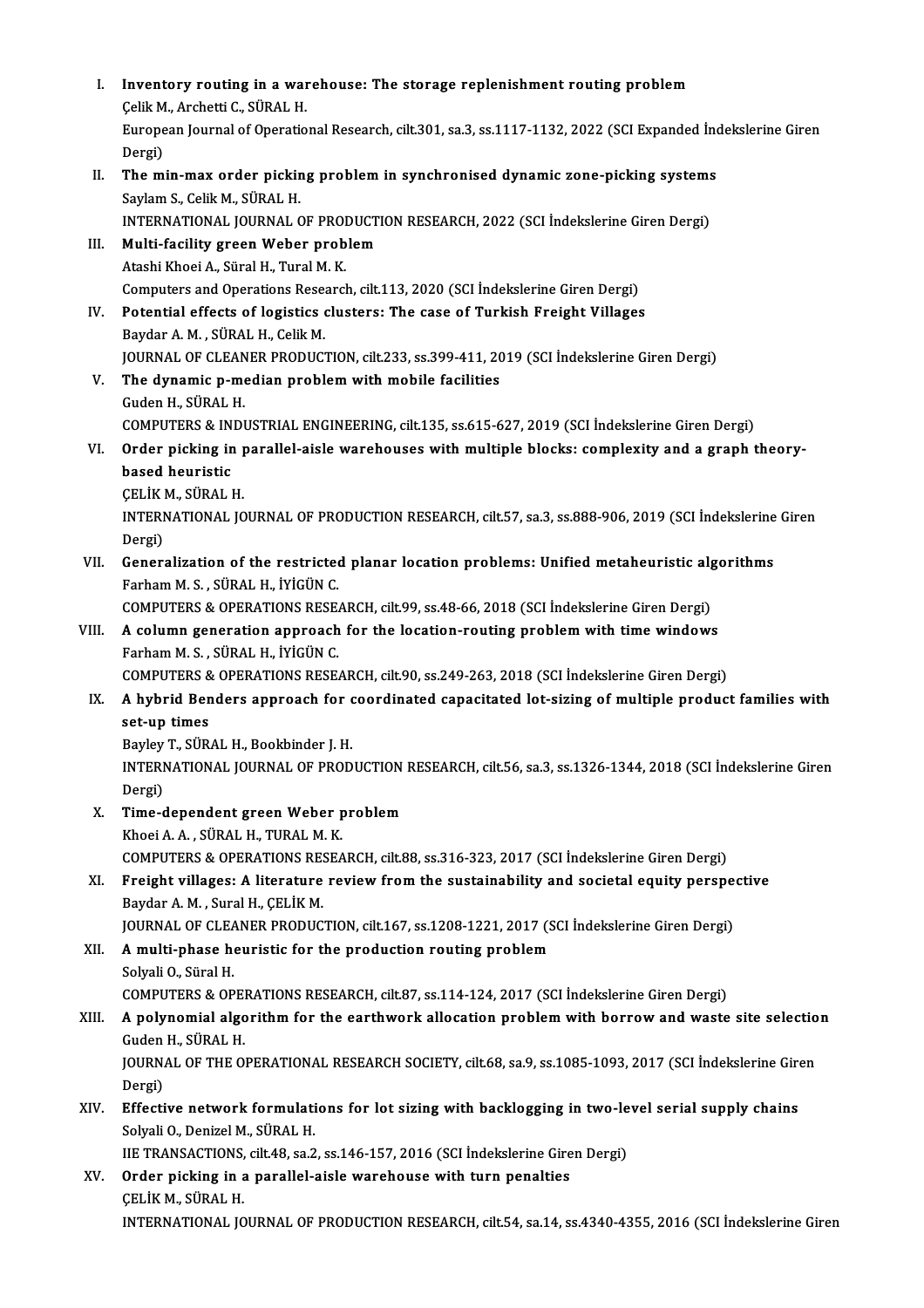Dergi)

Dergi)<br>XVI. The Weber problem in congested regions with entry and exit points<br>Ferham M. S. SilBAL H. IVICUN C Dergi)<br><mark>The Weber problem in congest</mark><br>Farham M. S. , SÜRAL H., İYİGÜN C.<br>COMBUTERS & OPERATIONS RESE. The Weber problem in congested regions with entry and exit points<br>Farham M. S. , SÜRAL H., İYİGÜN C.<br>COMPUTERS & OPERATIONS RESEARCH, cilt.62, ss.177-183, 2015 (SCI İndekslerine Giren Dergi)<br>Locating mobile facilities in n Farham M. S., SÜRAL H., İYİGÜN C.<br>COMPUTERS & OPERATIONS RESEARCH, cilt.62, ss.177-183, 2015 (SCI .<br>XVII. Locating mobile facilities in railway construction management<br>Guden H.. SÜRAL H. COMPUTERS & OPEN<br>Locating mobile f<br>Guden H., SÜRAL H.<br>OMECA INTERNATI Locating mobile facilities in railway construction management<br>Guden H., SÜRAL H.<br>OMEGA-INTERNATIONAL JOURNAL OF MANAGEMENT SCIENCE, cilt.45, ss.71-79, 2014 (SCI İndekslerine Giren<br>Dergi) Guden<br>OMEGA<br>Dergi)<br>Order OMEGA-INTERNATIONAL JOURNAL OF MANAGEMENT SCIENCE, cilt.45, ss.71-79, 2014 (SCI İndekslerine Gire<br>Dergi)<br>XVIII. Order picking under random and turnover-based storage policies in fishbone aisle warehouses<br>Colik M. SÜRAL H Dergi)<br><mark>Order picking ur</mark><br>Celik M., SÜRAL H.<br>UE TRANSACTION Order picking under random and turnover-based storage policies in fis<br>Celik M., SÜRAL H.<br>IIE TRANSACTIONS, cilt.46, sa.3, ss.283-300, 2014 (SCI İndekslerine Giren Dergi)<br>The ene werebouse multi-retailer problem: reformulat Celik M., SÜRAL H.<br>IIE TRANSACTIONS, cilt.46, sa.3, ss.283-300, 2014 (SCI İndekslerine Giren Dergi)<br>XIX. The one-warehouse multi-retailer problem: reformulation, classification, and computational results<br>Solyali O., SÜ IIE TRANSACTIONS, cilt46, sa.3, ss.283-300, 2014 (SCI Indekslerine Giren Dergi) The one-warehouse multi-retailer problem: reformulation, classification, and computation<br>Solyali O., SÜRAL H.<br>ANNALS OF OPERATIONS RESEARCH, cilt.196, sa.1, ss.517-541, 2012 (SCI İndekslerine Giren Dergi)<br>A Pranch and Cut Solyali O., SÜRAL H.<br>ANNALS OF OPERATIONS RESEARCH, cilt.196, sa.1, ss.517-541, 2012 (SCI İndekslerine Giren Dergi)<br>XX. A Branch-and-Cut Algorithm Using a Strong Formulation and an A Priori Tour-Based Heuristic for an<br> ANNALS OF OPERATIONS RESEA<br>A Branch-and-Cut Algorithm<br>Inventory-Routing Problem<br>Selveli O SÜRAL H A Branch-and-Cut<br>Inventory-Routin<br>Solyali O., SÜRAL H.<br>TRANSRORTATION Inventory-Routing Problem<br>Solyali O., SÜRAL H.<br>TRANSPORTATION SCIENCE, cilt.45, sa.3, ss.335-345, 2011 (SCI İndekslerine Giren Dergi) Solyali O., SÜRAL H.<br>TRANSPORTATION SCIENCE, cilt.45, sa.3, ss.335-345, 2<br>XXI. Hubbing and routing in postal delivery systems TRANSPORTATION SCIENCE<br>Hubbing and routing in p<br>Cetiner S., Sepil C., SÜRAL H.<br>ANNALS OF OPERATIONS PL Hubbing and routing in postal delivery systems<br>Cetiner S., Sepil C., SÜRAL H.<br>ANNALS OF OPERATIONS RESEARCH, cilt.181, sa.1, ss.109-124, 2010 (SCI İndekslerine Giren Dergi)<br>The One Warebouse Multiratailer Broblem with an O Cetiner S., Sepil C., SÜRAL H.<br>ANNALS OF OPERATIONS RESEARCH, cilt.181, sa.1, ss.109-124, 2010 (SCI İndekslerine Giren Dergi)<br>XXII. The One-Warehouse Multiretailer Problem with an Order-Up-To Level Inventory Policy<br>Sel ANNALS OF OPERATIONS RESE<br>The One-Warehouse Multire<br>Solyali O., SÜRAL H., Denizel M.<br>NAVAL RESEARCH LOCISTICS The One-Warehouse Multiretailer Problem with an Order-Up-To Level Inventory<br>Solyali O., SÜRAL H., Denizel M.<br>NAVAL RESEARCH LOGISTICS, cilt.57, sa.7, ss.653-666, 2010 (SCI İndekslerine Giren Dergi)<br>Lagrangean relaxation ba Solyali O., SÜRAL H., Denizel M.<br>NAVAL RESEARCH LOGISTICS, cilt.57, sa.7, ss.653-666, 2010 (SCI İndekslerine G<br>XXIII. Lagrangean relaxation based heuristics for lot sizing with setup times<br>SÜRAL H., Denizel M., Van Was NAVAL RESEARCH LOGISTICS, cilt.57, sa.7, s.<br>Lagrangean relaxation based heuristics<br>SÜRAL H., Denizel M., Van Wassenhove L. N.<br>FUROPEAN JOURNAL OF OPERATIONAL PES Lagrangean relaxation based heuristics for lot sizing with setup times<br>SÜRAL H., Denizel M., Van Wassenhove L. N.<br>EUROPEAN JOURNAL OF OPERATIONAL RESEARCH, cilt.194, sa.1, ss.51-63, 2009 (SCI İndekslerine Giren Dergi)<br>Fauj SÜRAL H., Denizel M., Van Wassenhove L. N.<br>EUROPEAN JOURNAL OF OPERATIONAL RESEARCH, cilt.194, sa.1, ss.51-63, 2009 (SCI İndekslerine Giren Dergi)<br>XXIV. Equivalence of the LP relaxations of two strong formulations for EUROPEAN JOURNA<br>Equivalence of the<br>with setup times<br>Donizel M, ALTEKI Equivalence of the LP relaxations of two s<br>with setup times<br>Denizel M., ALTEKİN F.T., SÜRAL H., Stadtler H.<br>OR SPECTRUM silt 20, 88 4, 85,772,795, 2009 (St with setup times<br>Denizel M., ALTEKİN F. T. , SÜRAL H., Stadtler H.<br>OR SPECTRUM, cilt.30, sa.4, ss.773-785, 2008 (SCI İndekslerine Giren Dergi) Denizel M., ALTEKİN F. T. , SÜRAL H., Stadtler H.<br>OR SPECTRUM, cilt.30, sa.4, ss.773-785, 2008 (SCI İndekslerine Giren Dergi)<br>XXV. A single supplier-single retailer system with an order-up-to level inventory policy<br>Solvali OR SPECTRUM, cilt.3<br>A single supplier-<br>Solyali O., SÜRAL H.<br>OPERATIONS PESE A single supplier-single retailer system with an order-up-to level inventory policy<br>Solyali O., SÜRAL H.<br>OPERATIONS RESEARCH LETTERS, cilt.36, sa.5, ss.543-546, 2008 (SCI İndekslerine Giren Dergi)<br>Comment on Berman and Hua Solyali O., SÜRAL H.<br>OPERATIONS RESEARCH LETTERS, cilt.36, sa.5, ss.543-546, 2008 (SCI İndekslerine Giren Dergi)<br>XXVI. Comment on Berman and Huang (2004): Minisum collection depots location problem reduces to the<br>n med **OPERATIONS RESEAR**<br>**Comment on Berma**<br>**p-median problem Comment on Berman<br>p-median problem<br>Ozpeynirci O., Sueral H.<br>JOUPMAL OF THE OPEP** p-median problem<br>Ozpeynirci O., Sueral H.<br>JOURNAL OF THE OPERATIONAL RESEARCH SOCIETY, cilt.58, sa.10, ss.1395-1396, 2007 (SCI İndekslerine Giren<br>Persi) Ozpeyn<br>JOURN<br>Dergi)<br>A.royi JOURNAL OF THE OPERATIONAL RESEARCH SOCIETY,<br>Dergi)<br>XXVII. A review of hierarchical facility location models<br>Sabin C. Sural H Dergi)<br>XXVII. – A review of hierarchical facility location models<br>Sahin G., Sural H. A review of hierarchical facility location models<br>Sahin G., Sural H.<br>COMPUTERS & OPERATIONS RESEARCH, cilt.34, sa.8, ss.2310-2331, 2007 (SCI İndekslerine Giren Dergi)<br>Locational analysis for regionalization of Turkish Bod XXVIII. Locational analysis for regionalization of Turkish Red Crescent blood services<br>Sahin G., Sural H., Meral S. COMPUTERS & OPERATIO<br>Locational analysis for<br>Sahin G., Sural H., Meral S.<br>COMBUTERS & OBERATIO Locational analysis for regionalization of Turkish Red Crescent blood services<br>Sahin G., Sural H., Meral S.<br>COMPUTERS & OPERATIONS RESEARCH, cilt.34, sa.3, ss.692-704, 2007 (SCI İndekslerine Giren Dergi)<br>On elternative mix Sahin G., Sural H., Meral S.<br>COMPUTERS & OPERATIONS RESEARCH, cilt.34, sa.3, ss.692-704, 2007 (SCI İndekslerine Giren Dergi)<br>XXIX. On alternative mixed integer programming formulations and LP-based heuristics for lot-sizin COMPUTERS<br>On alternati<br>setup times<br>Denizel M. Su **On alternative mi<br>setup times<br>Denizel M., Sural H.<br>JOUPNAL OF THE O** setup times<br>Denizel M., Sural H.<br>JOURNAL OF THE OPERATIONAL RESEARCH SOCIETY, cilt.57, sa.4, ss.389-399, 2006 (SCI İndekslerine Giren Dergi) Denizel M., Sural H.<br>JOURNAL OF THE OPERATIONAL RESEARCH SOCIETY, cilt.57, sa.4, ss.389-399, 2006 (SCI İndekslerine Gir<br>XXX. A knapsack model for bandwidth management of prerecorded multiple MPEG video sources JOURNAL OF THE OPERA<br><mark>A knapsack model for</mark><br>Erten Y., Gullu R., Sural H.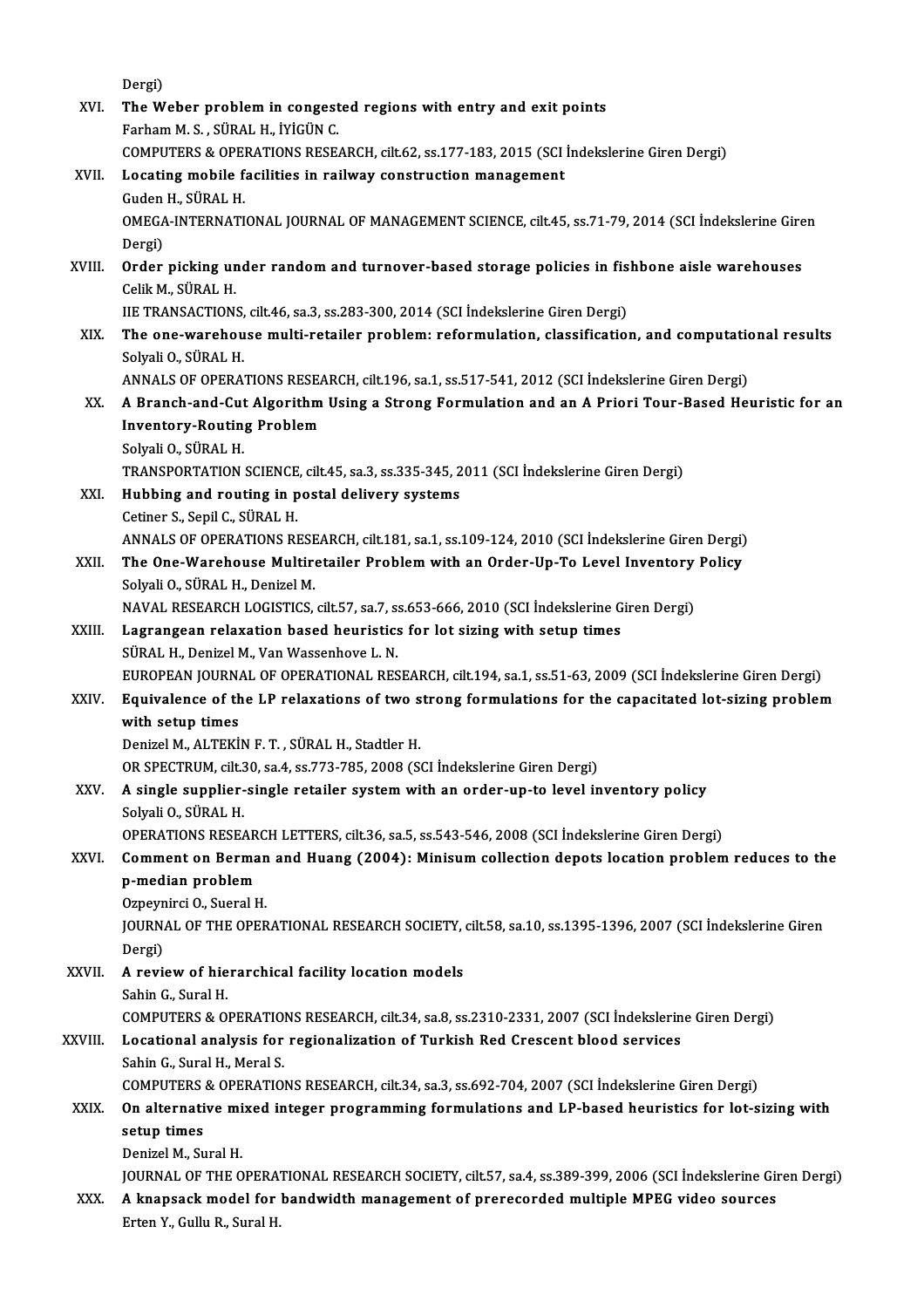TELECOMMUNICATION SYSTEMS, cilt.28, sa.1, ss.101-116, 2005 (SCI İndekslerine Giren Dergi)<br>A nota an ''The general let siring and sebeduling prablem''

TELECOMMUNICATION SYSTEMS, cilt.28, sa.1, ss.101-116, 2005 (SONALL A note on "The general lot sizing and scheduling problem" TELECOMMUNICA<br>**A** note on "The<br>Koclar A., Sural H.<br>OP SPECTPUM ci<sup>l</sup> A note on "The general lot sizing and scheduling problem"<br>Koclar A., Sural H.<br>OR SPECTRUM, cilt.27, sa.1, ss.145-146, 2005 (SCI İndekslerine Giren Dergi)<br>The single vehicle neuting problem with unpertristed heskbayle. Koclar A., Sural H.<br>OR SPECTRUM, cilt.27, sa.1, ss.145-146, 2005 (SCI Indekslerine Giren Der<br>XXXII. The single-vehicle routing problem with unrestricted backhauls<br>Sural H., Bookbinder J. OR SPECTRUM, cilt.27,<br>The single-vehicle re<br>Sural H., Bookbinder J.<br>NETWORKS cilt 41, co. The single-vehicle routing problem with unrestricted backhauls<br>Sural H., Bookbinder J.<br>NETWORKS, cilt.41, sa.3, ss.127-136, 2003 (SCI İndekslerine Giren Dergi)<br>Multidimensional assortment problem with an application Sural H., Bookbinder J.<br>NETWORKS, cilt41, sa.3, ss.127-136, 2003 (SCI İndekslerine Giren<br>XXXIII. Multidimensional assortment problem with an application<br>Trinathy A. Sural H. Carabak Y. **NETWORKS, cilt41, sa.3, ss.127-<br>Multidimensional assortmen<br>Tripathy A., Sural H., Gerchak Y.**<br>NETWORKS, silt 22, sa.2, ss.229. Multidimensional assortment problem with an application<br>Tripathy A., Sural H., Gerchak Y.<br>NETWORKS, cilt.33, sa.3, ss.239-245, 1999 (SCI İndekslerine Giren Dergi)<br>Ffes Beyerage Croup makes legation and distribution desisio Tripathy A., Sural H., Gerchak Y.<br>NETWORKS, cilt.33, sa.3, ss.239-245, 1999 (SCI İndekslerine Giren Dergi)<br>XXXIV. Efes Beverage Group makes location and distribution decisions for its malt plants NETWORKS, cilt.33, sa<br>Efes Beverage Gro<br>Koksalan M., Sural H.<br>INTEREACES, cilt.20 Efes Beverage Group makes location and distribution decisions f<br>Koksalan M., Sural H.<br>INTERFACES, cilt.29, sa.2, ss.89-103, 1999 (SCI İndekslerine Giren Dergi)<br>A legation distribution annlisation for a beer semnany Koksalan M., Sural H.<br>INTERFACES, cilt.29, sa.2, ss.89-103, 1999 (SCI İndekslerine Giren Dergi)<br>XXXV. A location-distribution application for a beer company Köksalan M., SÜRAL H., KIRCAÖ. European Journal of Operational Research, cilt.80, sa.1, ss.16-24, 1995 (SSCI İndekslerine Giren Dergi)

#### Diğer Dergilerde Yayınlanan Makaleler

Iğer Dergilerde Yayınlanan Makaleler<br>I. SANTA FE-ENDONEZYA İÇİN ÇOK-SEFERLİ ARAÇ ROTALAMA PROBLEMİ İÇİN KURUCU BİR MAT-SEZGERI SANTA FE<br>SANTA FE<br>SEZGİSEL SANTA FE-ENDONEZYA İÇİN ÇOK-<br>SEZGİSEL<br>Wouter De Boer J., Çavdar B., Süral H.<br>ENDÜSTRİ MÜHENDİSI İĞİ. 611-29, 92.

SEZGİSEL<br>Wouter De Boer J., Çavdar B., Süral H.<br>ENDÜSTRİ MÜHENDİSLİĞİ, cilt.29, sa.3, ss.31-41, 2018 (Diğer Kurumların Hakemli Dergileri)

# ENDUSTRI MUHENDISLIGI, CILL29, SA.3, SS.31-41, 2018 (Diger Kurumların Hakemli D<br>Hakemli Kongre / Sempozyum Bildiri Kitaplarında Yer Alan Yayınlar

- akemli Kongre / Sempozyum Bildiri Kitapl<br>I. Energy Minimizing Forklift Routing Problem<br>ATASHI KHOELA SÜRALH TURALM K I. Energy Minimizing Forklift Routing Problem<br>ATASHI KHOEI A., SÜRAL H., TURAL M. K. Energy Minimizing Forklift Routing Problem<br>ATASHI KHOEI A., SÜRAL H., TURAL M. K.<br>1st EUROYoung Workshop, İspanya, 2 - 03 Mayıs 2019<br>Multi fasility Creen Weber Preblem 1st EUROYoung Workshop, İspanya<br>Multi-facility Green Weber Pro<br>Atashıkhoeı A., Süral H., Tural M. K.<br>2018 EUPO Working Creup Corfor
- II. Multi-facility Green Weber Problem<br>Atashikhoei A., Süral H., Tural M. K. Multi-facility Green Weber Problem<br>Atashıkhoeı A., Süral H., Tural M. K.<br>2018 EURO Working Group Conference on Sustainable Supply Chains, Amsterdam, Hollanda, 6 - 07 Temmuz 2018,<br>2011 Atash<br>2018<br>ss.11<br>The i 2018 EURO Working Group Conference on Sustainable Supply Chass.<br>11<br>III. The inventory routing problem in rectangular warehouses<br>5 SUPAL H. CELIK M. Archatti C.
- ss.11<br>III. The inventory routing problem in rectangular warehouses<br>SÜRAL H., ÇELİK M., Archetti C. 8th International Workshop on Lot Sizing, Glasgow, Birleşik Krallık, 23 - 25 Ağustos 2017
- IV. Lojistik Köyler Üzerine Baydar A.M., SÜRAL H., ÇELİKM. Lojistik Köyler Üzerine<br>Baydar A. M. , SÜRAL H., ÇELİK M.<br>37.Yöneylem Araştırması ve Endüstri Mühendisliği Ulusal Kongresi, İstanbul, Türkiye, 5 - 07 Temmuz 2017<br>The Vessination Campaisp Bouting Preblem Baydar A. M. , SÜRAL H., ÇELİK M.<br>37.Yöneylem Araştırması ve Endüstri Mühendisliği<br>V. The Vaccination Campaign Routing Problem<br>CELİK M. CAVDAR R. SÜRAL H
- 37.Yöneylem Araştırması ve Enche<br>**The Vaccination Campaign R<br>ÇELİK M., ÇAVDAR B., SÜRAL H.**<br>2016 INFORMS Annuel Mesting 2016 V. The Vaccination Campaign Routing Problem<br>2016 INFORMS Annual Meeting, Nashville, Amerika Birleşik Devletleri, 13 - 16 Kasım 2016 CELIK M., CAVDAR B., SÜRAL H.<br>2016 INFORMS Annual Meeting, Nashville, Amerika Birleşik Devletleri, 13 - 16 Kasım 2016<br>VI. Coordinated Capacitated Lot sizing For Multiple Product Families With Setup Times<br>Paylay T. SÜRAL H.
- 2016 INFORMS Annual Meeting, N.<br>Coordinated Capacitated Lot s<br>Bayley T., SÜRAL H., Bookbinder J.<br>2016 INFORMS Annual Meeting N. Coordinated Capacitated Lot sizing For Multiple Product Families With Setup Ti<br>Bayley T., SÜRAL H., Bookbinder J.<br>2016 INFORMS Annual Meeting, Nashville, Amerika Birleşik Devletleri, 13 - 17 Kasım 2016<br>Law Garban Wabar Pro Bayley T., SÜRAL H., Bookbinder J.<br>2016 INFORMS Annual Meeting, N.<br>VII. Low Carbon Weber Problems 2016 INFORMS Annual Meeting, Nashville, Amerika Birleşik Devletleri, 13 - 17 Kasım 2016<br>VII. Low Carbon Weber Problems<br>Atashi Khoei A., TURAL M. K. , SÜRAL H.

28th European Conference on Operational Research, Poznan, Polonya, 3 - 06 Temmuz 2016

VIII. Impact of Demand Stochasticity on Facility Layouts